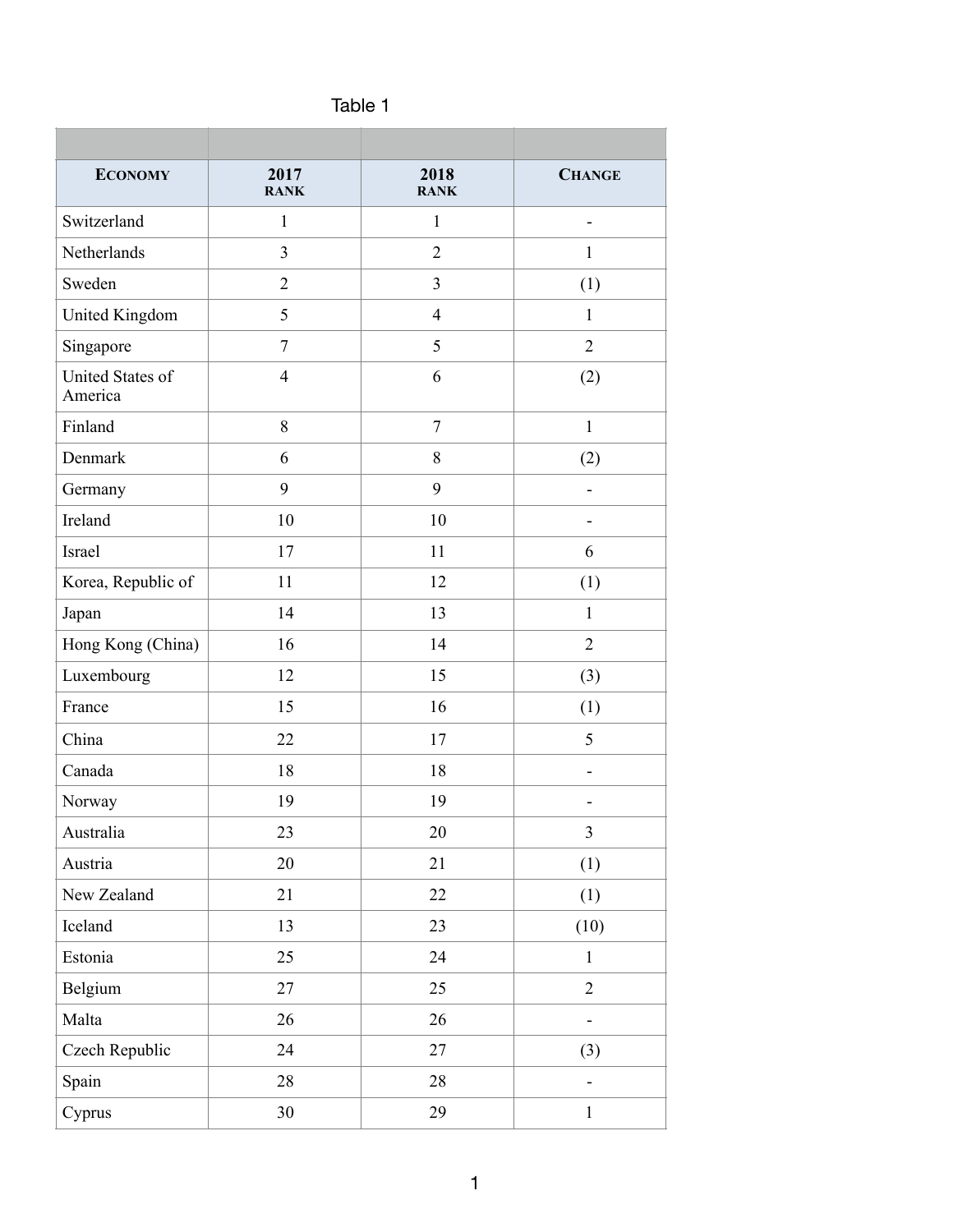| Slovenia                       | 32 | 30 | $\overline{2}$           |
|--------------------------------|----|----|--------------------------|
| Italy                          | 29 | 31 | (2)                      |
| Portugal                       | 31 | 32 | (1)                      |
| Hungary                        | 39 | 33 | 6                        |
| Latvia                         | 33 | 34 | (1)                      |
| Malaysia                       | 37 | 35 | $\overline{2}$           |
| Slovakia                       | 34 | 36 | (2)                      |
| Bulgaria                       | 36 | 37 | (1)                      |
| <b>United Arab</b><br>Emirates | 35 | 38 | (3)                      |
| Poland                         | 38 | 39 | (1)                      |
| Lithuania                      | 40 | 40 | $\overline{\phantom{0}}$ |
| Croatia                        | 41 | 41 | -                        |
| Greece                         | 44 | 42 | $\overline{2}$           |
| Ukraine                        | 50 | 43 | $\overline{7}$           |
| Thailand                       | 51 | 44 | $\overline{7}$           |
| Viet Nam                       | 47 | 45 | $\overline{2}$           |
| <b>Russian Federation</b>      | 45 | 46 | (1)                      |
| Chile                          | 46 | 47 | (1)                      |
| Moldova, Republic<br>of        | 54 | 48 | 6                        |
| Romania                        | 42 | 49 | (7)                      |
| Turkey                         | 43 | 50 | (7)                      |
| Qatar                          | 49 | 51 | (2)                      |
| Montenegro                     | 48 | 52 | (4)                      |
| Mongolia                       | 52 | 53 | (1)                      |
| Costa Rica                     | 53 | 54 | (1)                      |
| Serbia                         | 62 | 55 | $\overline{7}$           |
| Mexico                         | 58 | 56 | $\overline{2}$           |
| India                          | 60 | 57 | $\overline{3}$           |
| South Africa                   | 57 | 58 | (1)                      |
| Georgia                        | 68 | 59 | 9                        |
| Kuwait                         | 56 | 60 | (4)                      |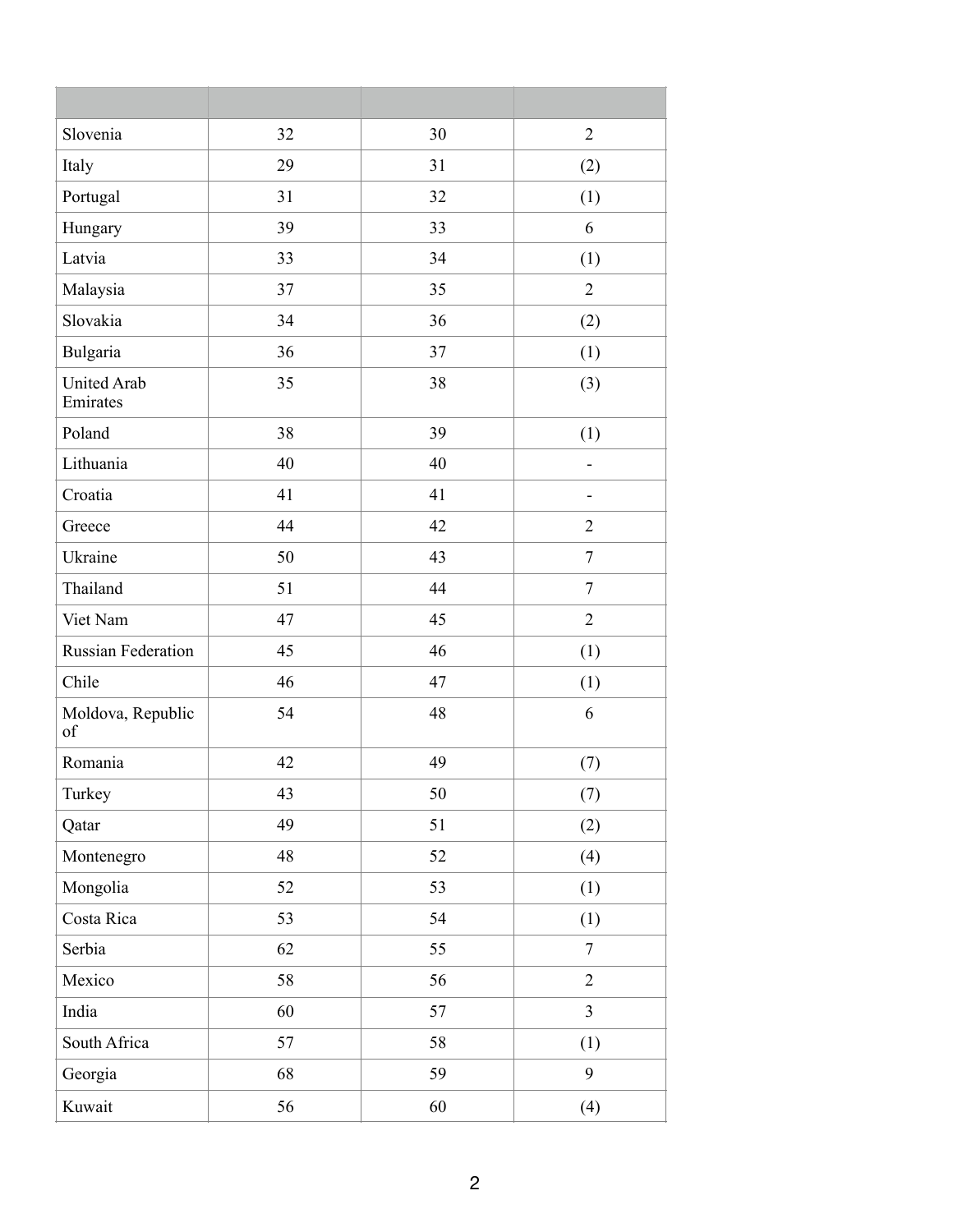| Saudi Arabia                 | 55 | 61 | (6)                      |
|------------------------------|----|----|--------------------------|
| Uruguay                      | 67 | 62 | 5                        |
| Colombia                     | 65 | 63 | $\overline{2}$           |
| <b>Brazil</b>                | 69 | 64 | 5                        |
| Iran, Islamic<br>Republic of | 75 | 65 | 10                       |
| Tunisia                      | 74 | 66 | 8                        |
| Brunei Darussalam            | 71 | 67 | $\overline{4}$           |
| Armenia                      | 59 | 68 | (9)                      |
| Oman                         | 77 | 69 | 8                        |
| Panama                       | 63 | 70 | (7)                      |
| Peru                         | 70 | 71 | (1)                      |
| Bahrain                      | 66 | 72 | (6)                      |
| Philippines                  | 73 | 73 | ۰                        |
| Kazakhstan                   | 78 | 74 | $\overline{4}$           |
| Mauritius                    | 64 | 75 | (11)                     |
| Morocco                      | 72 | 76 | (4)                      |
| Bosnia and<br>Herzegovina    | 86 | 77 | 9                        |
| Kenya                        | 80 | 78 | $\overline{2}$           |
| Jordan                       | 83 | 79 | $\overline{4}$           |
| Argentina                    | 76 | 80 | (4)                      |
| Jamaica                      | 84 | 81 | $\overline{3}$           |
| Azerbaijan                   | 82 | 82 | $\overline{\phantom{0}}$ |
| Albania                      | 93 | 83 | 10                       |
| TFYR Macedonia               | 61 | 84 | (23)                     |
| Indonesia                    | 87 | 85 | $\overline{2}$           |
| <b>Belarus</b>               | 88 | 86 | $\overline{2}$           |
| Dominican<br>Republic        | 79 | 87 | (8)                      |
| Sri Lanka                    | 90 | 88 | $\overline{2}$           |
| Paraguay                     | 85 | 89 | (4)                      |
| Lebanon                      | 81 | 90 | (9)                      |
| Botswana                     | 89 | 91 | (2)                      |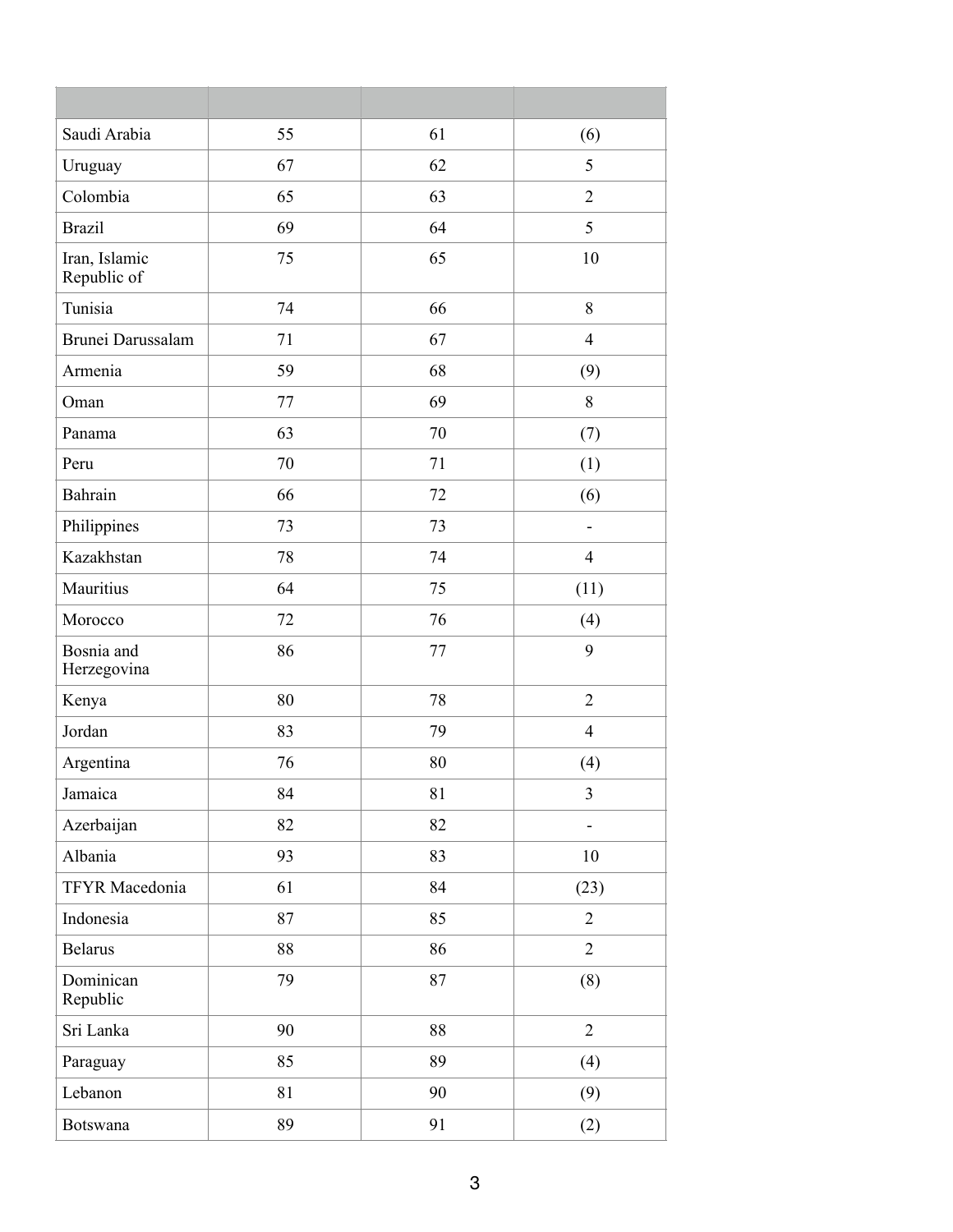| Tanzania, United<br>Republic of              | 96  | 92  | $\overline{4}$ |
|----------------------------------------------|-----|-----|----------------|
| Namibia                                      | 97  | 93  | $\overline{4}$ |
| Kyrgyzstan                                   | 95  | 94  | 1              |
| Egypt                                        | 105 | 95  | 10             |
| Trinidad and<br>Tobago                       | 91  | 96  | (5)            |
| Ecuador                                      | 92  | 97  | (5)            |
| Cambodia                                     | 101 | 98  | 3              |
| Rwanda                                       | 99  | 99  | -              |
| Senegal                                      | 100 | 100 |                |
| Tajikistan                                   | 94  | 101 | (7)            |
| Guatemala                                    | 98  | 102 | (4)            |
| Uganda                                       | 102 | 103 | (1)            |
| El Salvador                                  | 103 | 104 | (1)            |
| Honduras                                     | 104 | 105 | (1)            |
| Madagascar                                   | 111 | 106 | 5              |
| Ghana                                        | n/a | 107 | n/a            |
| Nepal                                        | 109 | 108 | $\mathbf{1}$   |
| Pakistan                                     | 113 | 109 | $\overline{4}$ |
| Algeria                                      | 108 | 110 | (2)            |
| Cameroon                                     | 117 | 111 | 6              |
| Mali                                         | 118 | 112 | 6              |
| Zimbabwe                                     | 121 | 113 | 8              |
| Malawi                                       | 115 | 114 | $\mathbf{1}$   |
| Mozambique                                   | 107 | 115 | (8)            |
| Bangladesh                                   | 114 | 116 | (2)            |
| Bolivia,<br><b>Plurinational State</b><br>of | 106 | 117 | (11)           |
| Nigeria                                      | 119 | 118 | $\mathbf{1}$   |
| Guinea                                       | 126 | 119 | $\tau$         |
| Zambia                                       | 124 | 120 | $\overline{4}$ |
| Benin                                        | 116 | 121 | (5)            |